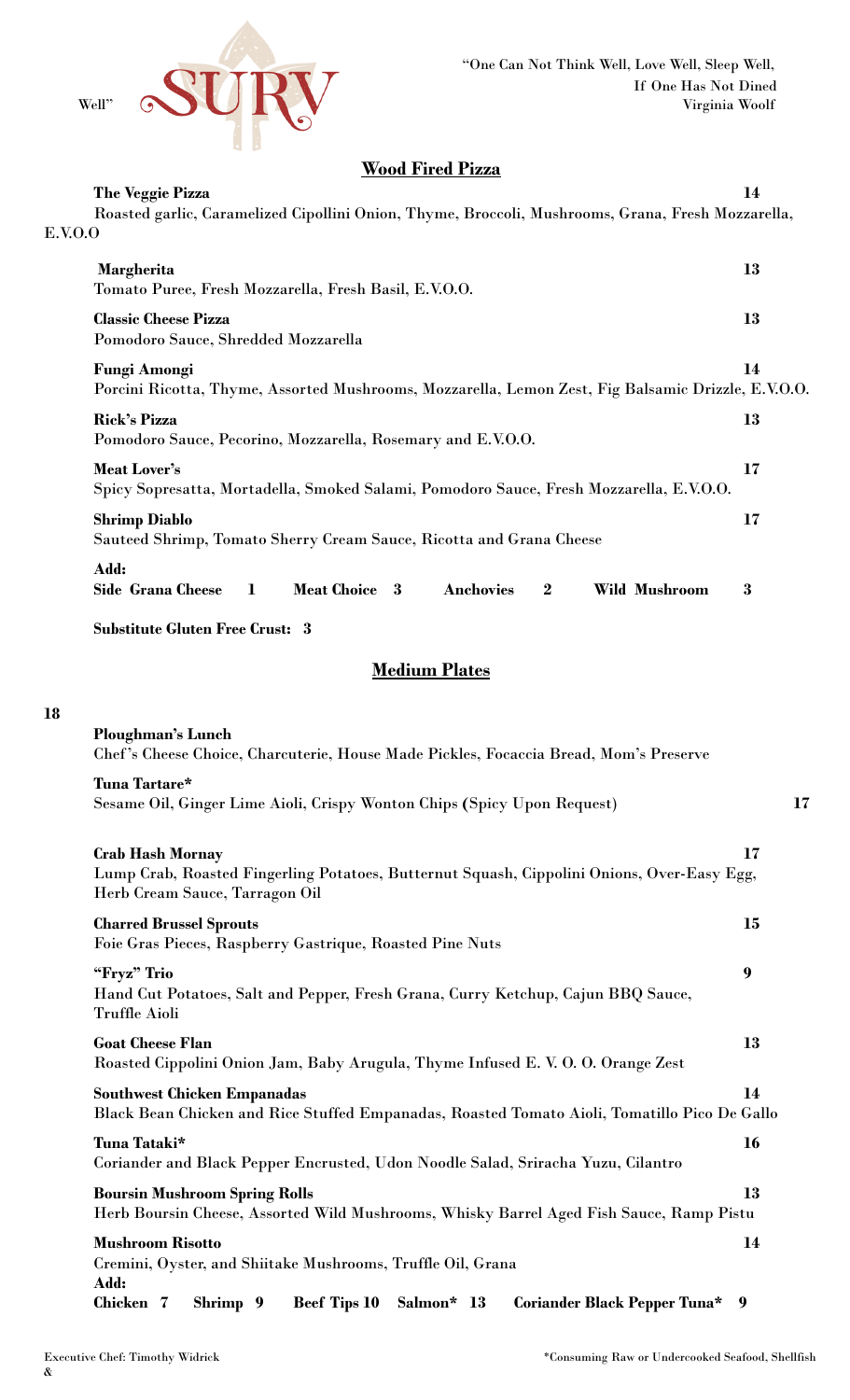

"One Can Not Think Well, Love Well, Sleep Well, If One Has Not Dined Well Virginia Woolf

## **Salads**

|         | <b>Surv Caesar</b><br>Romaine, Hearts of Palm, Classic Caesar Dressing, Sourdough Croutons, Topped with Shaved Grana<br><b>Add:</b> Spanish White Anchovies<br>$\bf{2}$                                                   | 13      |  |  |  |  |
|---------|---------------------------------------------------------------------------------------------------------------------------------------------------------------------------------------------------------------------------|---------|--|--|--|--|
|         | <b>Asian Pear</b>                                                                                                                                                                                                         | 13      |  |  |  |  |
|         | Baby Arugula & Bibb Lettuce, Asian Pears, Dried Cranberries, Pine Nuts, Cider Vinaigrette                                                                                                                                 |         |  |  |  |  |
| 13      | <b>Beet and Burrata</b><br>Rustic Roasted Beets, Burrata Cheese, Arugula, Pickled Golden Raisins, Greek Yogurt, E.V.O.O.                                                                                                  | 14      |  |  |  |  |
|         | <b>House Baby Greens</b><br>Organic Baby Greens, Dijon Vinaigrette, Balsamic Cheddar, Candied Walnuts                                                                                                                     | 11      |  |  |  |  |
|         | <b>Wilted Greens</b>                                                                                                                                                                                                      |         |  |  |  |  |
|         | Sauteed Hardy Greens, Radicchio, Kale, Shaved Brussel Sprouts, Cabbage, E.V.O.O. Fresh Chilis,                                                                                                                            |         |  |  |  |  |
| Garlic, | Lamb Chopper Aged Gouda, 50 Year Aged Sherry Vinegar<br>Chicken 7<br><b>Coriander Black Pepper Tuna* 9</b><br><b>Beef Tips</b> 10<br>Shrimp 9<br>Add:<br>13                                                               | Salmon* |  |  |  |  |
|         | <b>Large Plates</b>                                                                                                                                                                                                       |         |  |  |  |  |
|         | Porcini Mushroom Dusted Pork Tenderloin*<br>Butternut Squash Risotto, Vietnamese Carrot and Cucumber Salad, Spicy Crispy Chickpeas,<br><b>Pomegranate Molasses</b>                                                        | 29      |  |  |  |  |
|         | <b>Crab Cakes</b><br><b>Market</b>                                                                                                                                                                                        |         |  |  |  |  |
| Price** |                                                                                                                                                                                                                           |         |  |  |  |  |
|         | Rosemary Garlic Fresh Cut "Fryz" Celery Seed Pickled Cabbage, Sweet Pickle Remoulade                                                                                                                                      |         |  |  |  |  |
|         | <b>Vegetable and Jasmine Rice Bowl</b><br>Napa Cabbage, Edamame, Red Pepper, Shiitake, Cilantro, Scallion, Ginger Soy Butter<br>(Spicy Upon Request)<br>Add: Tofu<br><b>Chicken</b><br>Shrimp9<br>Salmon*<br>13<br>5<br>7 | 22      |  |  |  |  |
|         |                                                                                                                                                                                                                           |         |  |  |  |  |
|         | Pasta Rigatoni                                                                                                                                                                                                            |         |  |  |  |  |
| 24      | Rigatoni Pasta, House Sausage and Chicken, Cherry Tomato, Arugula, Mushroom Cream Sauce,<br>Pumpkin Ricotta                                                                                                               |         |  |  |  |  |
|         | Organic, Gluten Free Pasta 3<br>Add:<br>Substitute:<br><b>Side Grana Cheese</b><br>$\mathbf 1$                                                                                                                            |         |  |  |  |  |
|         | The Burger*<br>House Ground Burger, 2 Year Aged Cheddar, Bacon, Lettuce, Tomato, B&B Pickles, Brioche Bun,<br>Rosemary Garlic Fresh Cut "Fryz"                                                                            | 18      |  |  |  |  |
|         | "Everything" Crusted Salmon*<br>Apricot Couscous, Fried Cauliflower, Cumin Scented Yogurt, and Curry Mustard                                                                                                              | 28      |  |  |  |  |
|         | 14oz Prime Pork Chop<br>Smoked Bacon Apple Gravy, Cippolini Onion Cheddar Biscuits, Chef's Vegetable                                                                                                                      | 36      |  |  |  |  |
| i       | <b>Chicken and Waffles</b><br>Double Breaded Chicken Breast, Mac & Cheese "Waffle", B&B Pickles, Sriracha Honey Hot Sauce, Maple                                                                                          | 26      |  |  |  |  |
|         | <b>Rack of Lamb</b><br>Half/Full Rack of Lamb, Rosemary Potato Butternut Hash, Wilted Winter Greens, and a Fig Gastrique<br><b>Full Rack</b><br><b>Half Rack</b><br>54<br>29                                              |         |  |  |  |  |

Aioli